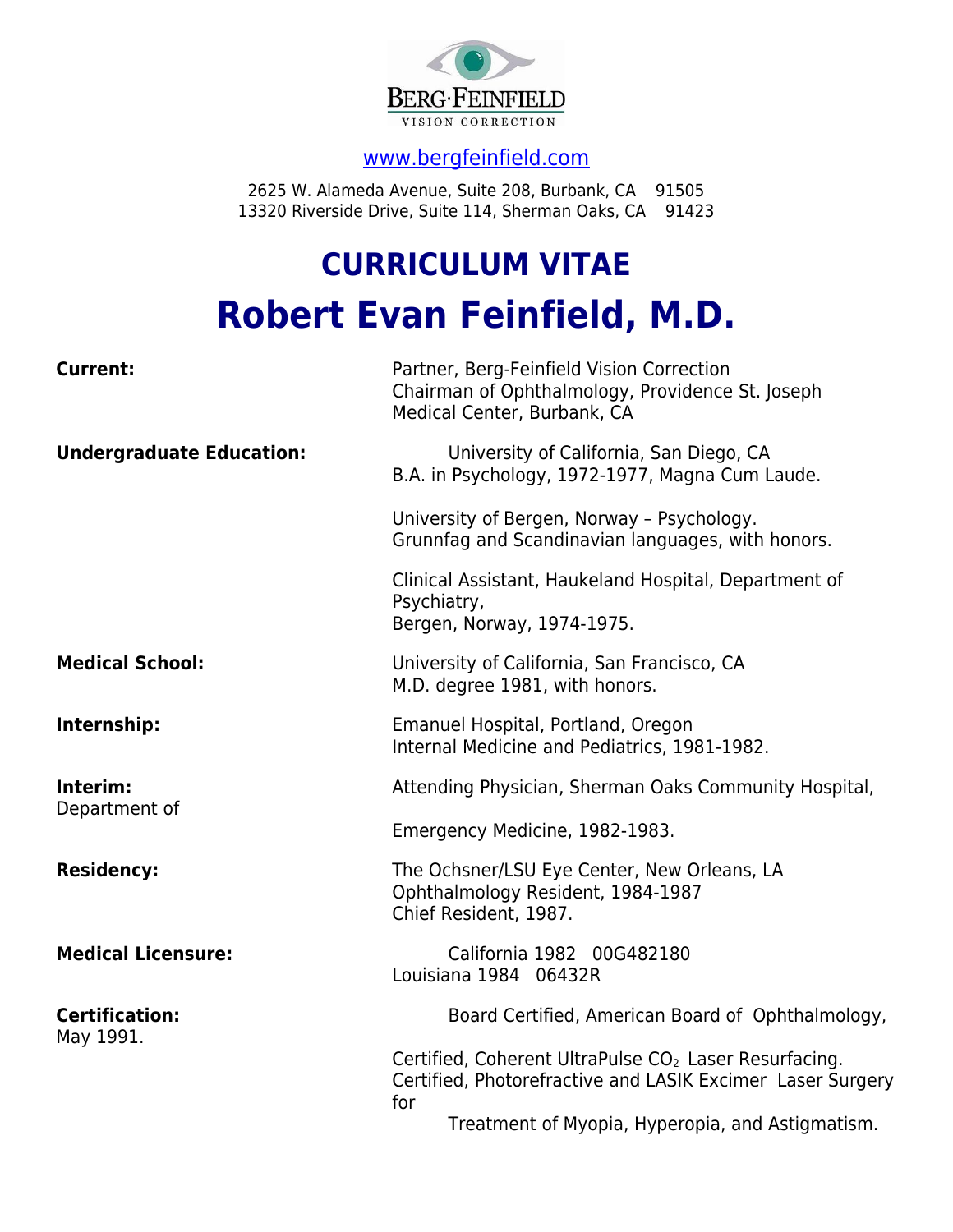|                                                                 | Certified, CustomVue Laser Refractive Surgery with Iris<br>Registration, VISX<br><b>Certification for Alcon ReStor IOL</b><br>Certification for ReZoom IOL<br><b>Certification for Eyeonics</b><br>Certification for Crystalens IOL<br>Certification for Intralase<br>Certification for Alcon LensX Laser-Assisted Cataract<br>Surgery, 2013                                                                                                                                                                                                                  |
|-----------------------------------------------------------------|---------------------------------------------------------------------------------------------------------------------------------------------------------------------------------------------------------------------------------------------------------------------------------------------------------------------------------------------------------------------------------------------------------------------------------------------------------------------------------------------------------------------------------------------------------------|
| <b>Appointments:</b>                                            | Expert Reviewer, California Medical Board                                                                                                                                                                                                                                                                                                                                                                                                                                                                                                                     |
| Consultants,                                                    | Expert in Ophthalmology, Los Angeles Malpractice                                                                                                                                                                                                                                                                                                                                                                                                                                                                                                              |
|                                                                 | 1994 to present                                                                                                                                                                                                                                                                                                                                                                                                                                                                                                                                               |
| <b>Qualifying Examinations:</b><br>1984.                        | National Board of Medical Examiners, 1981, FLEX                                                                                                                                                                                                                                                                                                                                                                                                                                                                                                               |
| <b>Professional Affiliations:</b>                               | • Expert Reviewer in Ophthalmology, California Medical Board<br>• American Medical Association<br>• American Academy of Ophthalmology<br>• Los Angeles County Medical Association<br>• Los Angeles Society of Ophthalmology<br>• Writers Guild of America, Wast<br>• Chairman of Ophthalmology, 1998 - present<br>· Saint Joseph Medical Center, Burbank, CA<br>• Board of Directors, Pacific Surgery Center, Burbank, CA<br>• Chairman, Quality Assurance, Pacific Surgery Center, Burbank, CA<br>Member of ASCRS (American Society of Cataract & Refractive |
| Surgery)                                                        |                                                                                                                                                                                                                                                                                                                                                                                                                                                                                                                                                               |
| <b>Hospital Affiliations:</b>                                   | • ORBIS Flying Eye Hospital<br>· Saint Joseph Medical Center, Burbank, CA<br>· Hospital de la Familia, Guatemala                                                                                                                                                                                                                                                                                                                                                                                                                                              |
| <b>DEA Certification:</b>                                       | AF1699771                                                                                                                                                                                                                                                                                                                                                                                                                                                                                                                                                     |
| Languages:                                                      | Norwegian, Swedish, Danish, Spanish                                                                                                                                                                                                                                                                                                                                                                                                                                                                                                                           |
| <b>Publications:</b>                                            |                                                                                                                                                                                                                                                                                                                                                                                                                                                                                                                                                               |
| "Orbital Angiolipoma" - Archives of Ophthalmology, August 1989. | "C-Reactive Protein in Temporal Arteritis", pending, Southern Medical Journal.                                                                                                                                                                                                                                                                                                                                                                                                                                                                                |

"Cystoid Macular Edema Secondary to a Beta Blocker" – Ocular Surgery, August 1989.

"Temporalis Fascia Graft to Extruding Retinal Buckle" – Archives of Ophthalmology, 1990.

"Orbital Inflammatory Disease in Systemic Lupus Erythematosus" – Southern Medical Journal, Volume 84, Number 1, Pages 98-99, January 1991.

Clinical Investigator; VISX Hyperopia Study (PRK), 1998.

Clinical Investigator for "Healon 5", Pharmacia-Upjohn, February 2002

Clinical Investigator for 911 Intraocular Lens, Pharmacia-Upjohn, March 2002

"The Cataract Solution", book – Healthpoint Press, Publisher, 2013,

## **Guest Lectures:**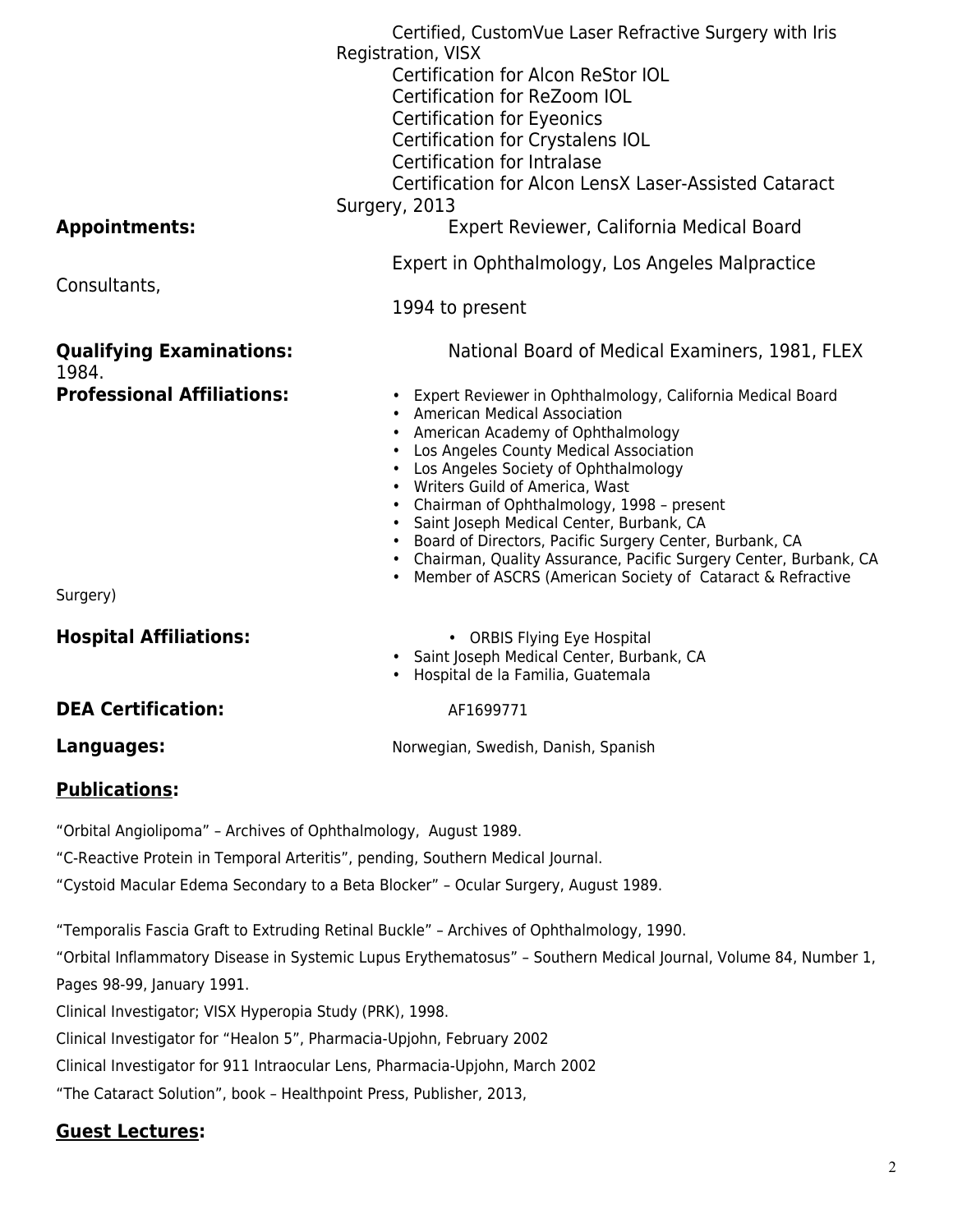- "Lasers in Ophthalmology", Saint Joseph Medical Center, Burbank, CA., Spring 1989
- CME Grand Rounds: "Diabetic Retinopathy", Sherman Oaks Community Hospital, Sherman Oaks, CA, Fall 1989
- CME Grand Rounds: "Update on Ophthalmology", Medical Center of North Hollywood, April 1990
- CME Grand Rounds: "Ocular Manifestations of Systemic Disease", Saint Joseph Medical Center, Burbank, CA., Fall 1991
- "Update on Diabetes", Saint Joseph Medical Center, Burbank, CA., Fall 1992
- "Today's Health Care" moderator of monthly lecture series at Temple Beth Hillel, North Hollywood, CA, 1993.
- "Ocular Manifestations of Systemic Disease", Saint Joseph's Medical Center, Spring 1995.
- CME Lecture Sherman Oaks Hospital, Diabetes Update, Sherman Oaks, CA, 1998.
- CME Lecture Sherman Oaks Hospital, Laser Refractive Surgery (LASIK), Sherman Oaks, CA, 1999.
- CME Lecture, Laser Refractive Surgery; LASIK and Laser Thermal Keratoplasty, Pasadena Optometrists 2000.

### **Guest Lectures: continued**

- CME Lecture, Laser Refractive Surgery; LASIK and Laser Thermal Keratoplasty, San Fernando Valley Optometrists 2000.
- "Refractive Surgery Update", San Fernando and San Gabriel Valley Optometric Continuing Education Meetings, Spring & Fall 2000
- "Exciting Advances in 2001", San Fernando and San Gabriel Valley Optometric Continuing Education Meetings, Spring & Fall 2001
- "Ocular Manifestations in Diabetes", Saint Joseph's Medical Center, Fall 2001
- CME Grand Rounds: "Ocular Manifestation of Systemic Disease", Sherman Oaks Hospital, Sherman Oaks, CA, March 2002
- Radio Interview, Radio Manila, Los Angeles, CA, March 2002
- BOTOX Lecture at St. Joseph's Medical Center, Burbank, CA, May 2002
- Update on Ocular Surgery, Sherman Oaks Hospital Hawaii Conference, Mauna Kea, Hawaii, May 2002
- "What's New in 2002?", San Fernando and San Gabriel Valley Optometric Continuing Education Meeting, Spring 2002
- "Ocular Manifestations of Systemic Disease", Motion Picture Hospital, Sherman Oaks, CA, May 2002
- "Ocular Manifestation of Systemic Diseases" San Fernando and San Gabriel Valley Optometric Continuing Education Meetings, Fall 2002
- "Plenty to See in 2003" San Fernando and San Gabriel Valley Optometric Continuing Education Meetings, Spring 2003
- "Fall Eye Care Updates in 2003", San Fernando and San Gabriel Valley Optometric Continuing Education Meetings, Fall 2003
- "Surgical Treatment of Presbyopia", Providence St. Joseph Medical Center, Fall 2003
- "The State of LASIK & Cataract Surgery 2004), San Fernando and San Gabriel Valley Optometric Continuing Education Meetings, Spring 2004
- "Surgical Correction of Presbyopia The Next Frontier", Sherman Oaks Hospital, May 2004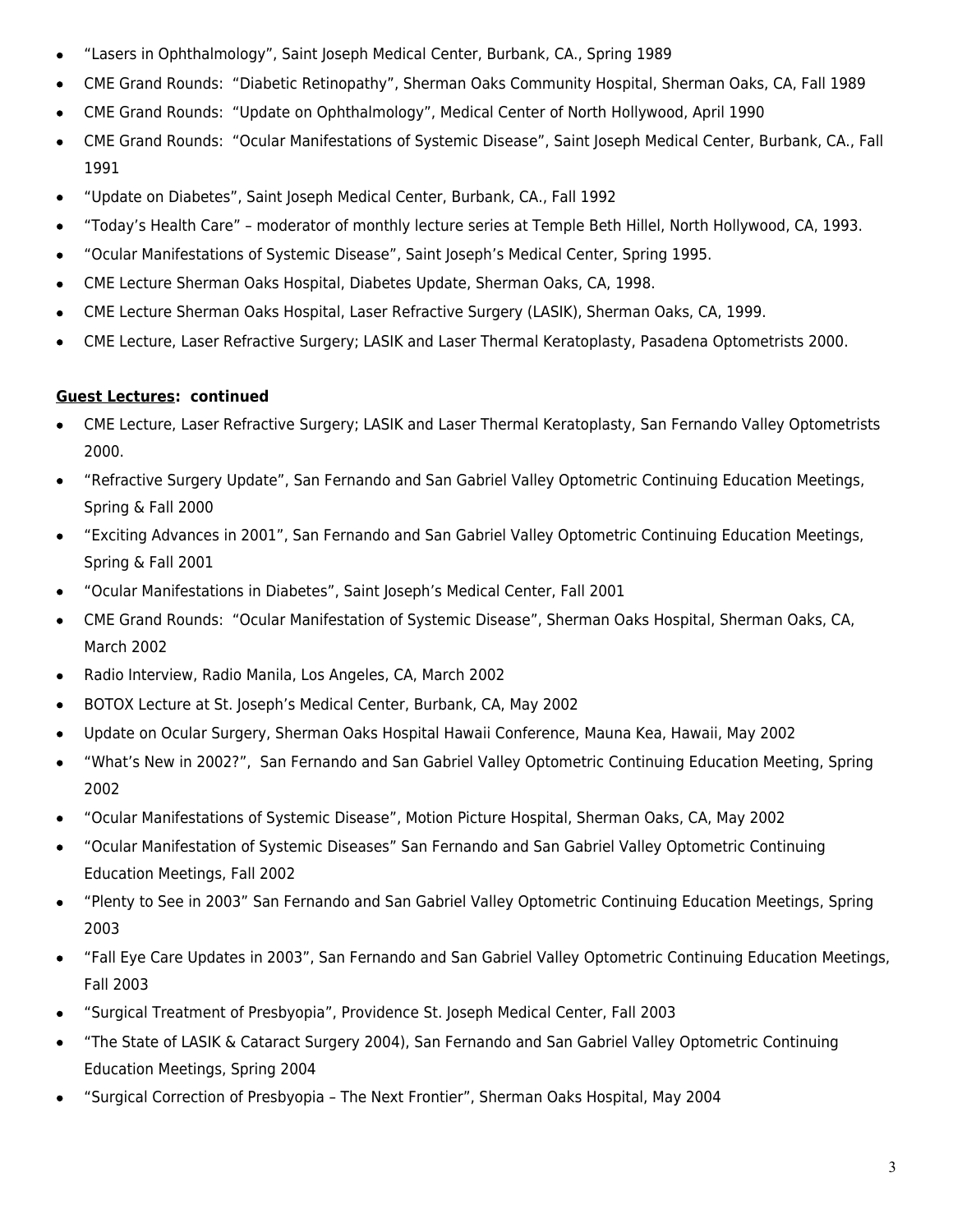- "Fall Eye Care Updates in 2004", San Fernando and San Gabriel Valley Optometric Continuing Education Meetings, November 2004
- "New Refractive Options in 2005", San Fernando and San Gabriel Valley Optometric Continuing Education Meetings, May 2005
- New Advances in Cataract Surgery, Belmont Village, Hollywood, CA, September 20, 2005
- New Advances in Cataract Surgery, Belmont Village, Encino, CA, September 27, 2005
- New Advances in Cataract Surgery, Santa Clarita Senior Center, Santa Clarita, CA, October 26, 2005
- "Exciting Advances in Ophthalmology 2005", San Fernando, San Gabriel and Santa Clarita Valley Continuing Education Meetings, November 2005
- Plastic Surgery Expo 2006 An Afternoon with the Experts, Providence St. Joseph Medical Center, Burbank, CA, 2006
- "Comanaging LASIK, Lids & Lenses in 2006", San Fernando, San Gabriel and Santa Clarita Valley Continuing Education Meetings, Spring 2006
- "New Ophthalmic Diagnoses & their Treatments", San Fernando, San Gabriel and Santa Clarita Valley Continuing Education Meetings, Fall 2006
- "Ophthalmic Updates in 2007", San Fernando, San Gabriel and Santa Clarita Valley Continuing Education Meetings, Spring 2007
- "A New Season of Change at Berg-Feinfield TLC Vision Correction", San Fernando, San Gabriel & Santa Clarita Valley CE Meetings, Fall 2007
- "Comanagement Together, We Make the Pieces Fit!", San Fernando, San Gabriel and Santa Clarita Valley CE Meetings, Spring 2008
- "Ophthalmic Updates in 2008", San Fernando, San Gabriel and Santa Clarita Valley Continuing Education Meetings, Fall 2008
- "Going In-Depth with New Advances in Ophthalmology", San Fernando, San Gabriel, Santa Clarita Valley and Los CE Meetings, Spring 2009
- "Ophthalmic Updates in 2009", San Fernando, San Gabriel, Santa Clarita Valley and Los Angeles Continuing Education Meetings, Fall 2009
- "Eyelid Surgery Fashion vs. Function", Southern California College of Optometry, Fullerton, CA, March 6, 2010
- "Ophthalmic Updates in 2010", San Fernando, San Gabriel, Santa Clarita Valley, West Valley and Los Angeles CE Meetings, Fall 2010
- "Eyes, Vision and Beyond", San Fernando, San Gabriel, Santa Clarita Valley and Los Angeles Continuing Education Meetings, Spring 2011
- "Ophthalmic Updates in 2011", San Fernando, San Gabriel, Santa Clarita Valley, West Valley and Los Angeles CE Meetings, Fall 2011
- Lacrimal Dilation & Irrigation Workshop, COPE-ARBO Certified, Sherman Oaks, CA January 22, 2012
- "Fundamentals of Gonioscopy", COPE-ARBO Certified, Sherman Oaks, CA March 18, 2012
- "Fundamentals of Gonioscopy" COPE-ARBO Certified, Sherman Oaks, CA May 20, 2012
- "Ophthalmic Updates in 2012", San Fernando, San Gabriel, Santa Clarita Valley, West Valley and Los Angeles CE Meetings, Fall 2012
- "Fundamentals of Gonioscopy", COPE-ARBO Certified, Sherman Oaks, CA January 27, 2013

#### **Teaching/Instruction:**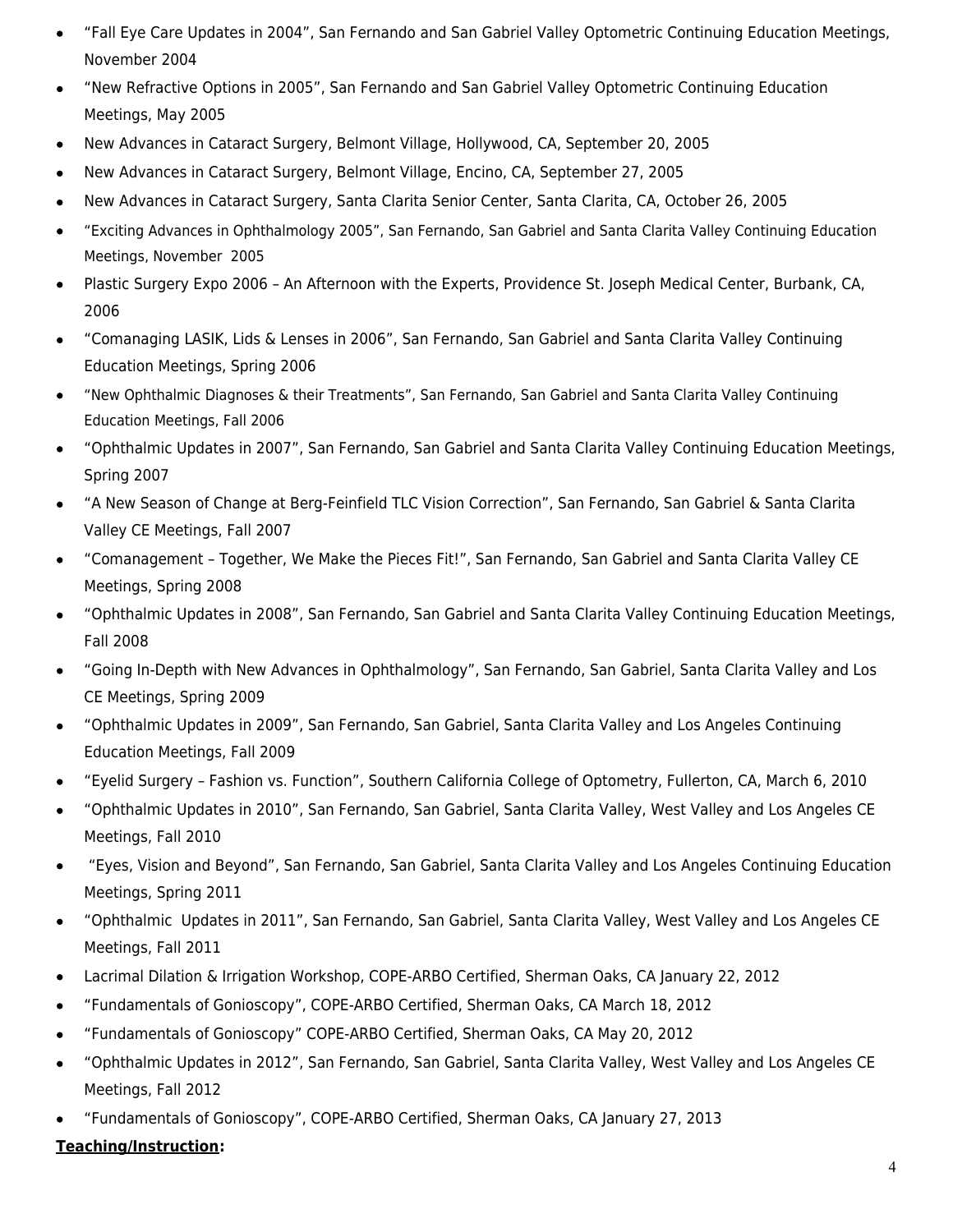- "BOTOX" F.D.A. Trial Investigator Ochsner Clinic, New Orleans, 1985.
- Attended 25<sup>th</sup> Annual Scientific Symposium, San Francisco, CA, October 1994.
- Attended course "Innovations in Dacryocystorhinostomy", San Francisco, CA, November 1994.
- Attended course "Excimer Laser Surgery for Myopia and Astigmatism", San Francisco, CA, November 1994.
- Attended course "Outpatient Oculoplastic Surgery", San Francisco, CA, November 1994.
- Attended Ophthalmology Meeting Glaucoma Subspecialty, Atlanta, GA, October 1995.
- American Academy of Ophthalmology Laser Refractive Surgery Session, 1997.
- Attended Ophthalmology Meeting Annual San Francisco, 1997.
- American Academy of Ophthalmology Meeting, New Orleans, 1999.
- Laser Refractive Surgery Session, New Orleans, 1999.
- Hawaiian Eye Meeting, January 2000
- VISX STAR S<sub>3</sub> Active Trak Excimer Laser System training session, Spring 2001
- American Academy of Ophthalmology Meeting New Orleans, 2001
- Attended Association of Oculoplastic and Reconstructive Surgery Meeting, New Orleans, 2001
- Attended American Society of Ophthalmic Plastic and Reconstructive Surgery, November 2001
- IntraLase Certification, Intralase Co., May 2003
- VISX CustomVue Certification, VISX Co., June 2003
- American Academy of Ophthalmology 2003
- Royal Hawaiian Eye Meeting, January 2004
- Restylane Certification course, MEDICIS Aesthetics, October 20, 2004
- VISX Fourier Wavefront Upgrade A CustomVue Technology, certification course, November 19, 2004
- VISX Iris Registration certification course, VISX, 2005
- ASCRS Meeting, San Francisco, CA, March 2006
- "Advances in Pterygium Surgery", Encino-Tarzana Medical Center, October 2007
- "Updates on Evaluation and Treatment of Pterygia Updates on Cataract Surgery and IOLs", San Gabriel Optometric Society, October 2007
- Attended American Academy of Ophthalmology, New Orleans, October 2007
- Advances in Pterygium Surgery/Amniotic Membrane Grafting, OD CME, 2010
- Attended American Academy of Ophthalmology, Chicago, October 2010
- "Laser –Assisted Cataract Srugery & Premium Intraocular Lenses", Grand Rounds CME, Providence St. Joseph Medical Center, 2012
- Motion Picture & Television Fund Health Center Luncheon Meeting, Toluca Lake, CA August 13, 2013
- Attended American Academy of Ophthalmology, New Orleans, October 2013
- LensX Femtosecond Laser-Assisted Cataract Surgery, Spring 2013
- "Ophthalmic Updates in 2013", San Fernando, San Gabriel, Santa Clarita Valley, West Valley and Los Angeles Continuing Education Meetings, Fall 2013
- ProKera Certification BioTissue, Beverly Hills, CA, March 11, 2014
- "Ophthalmic Updates in 2014", San Fernando, San Gabriel, Santa Clarita Valley, West Valley and Los Angeles Continuing Education Meetings, Fall 2014
- BlephEx Certification, 2014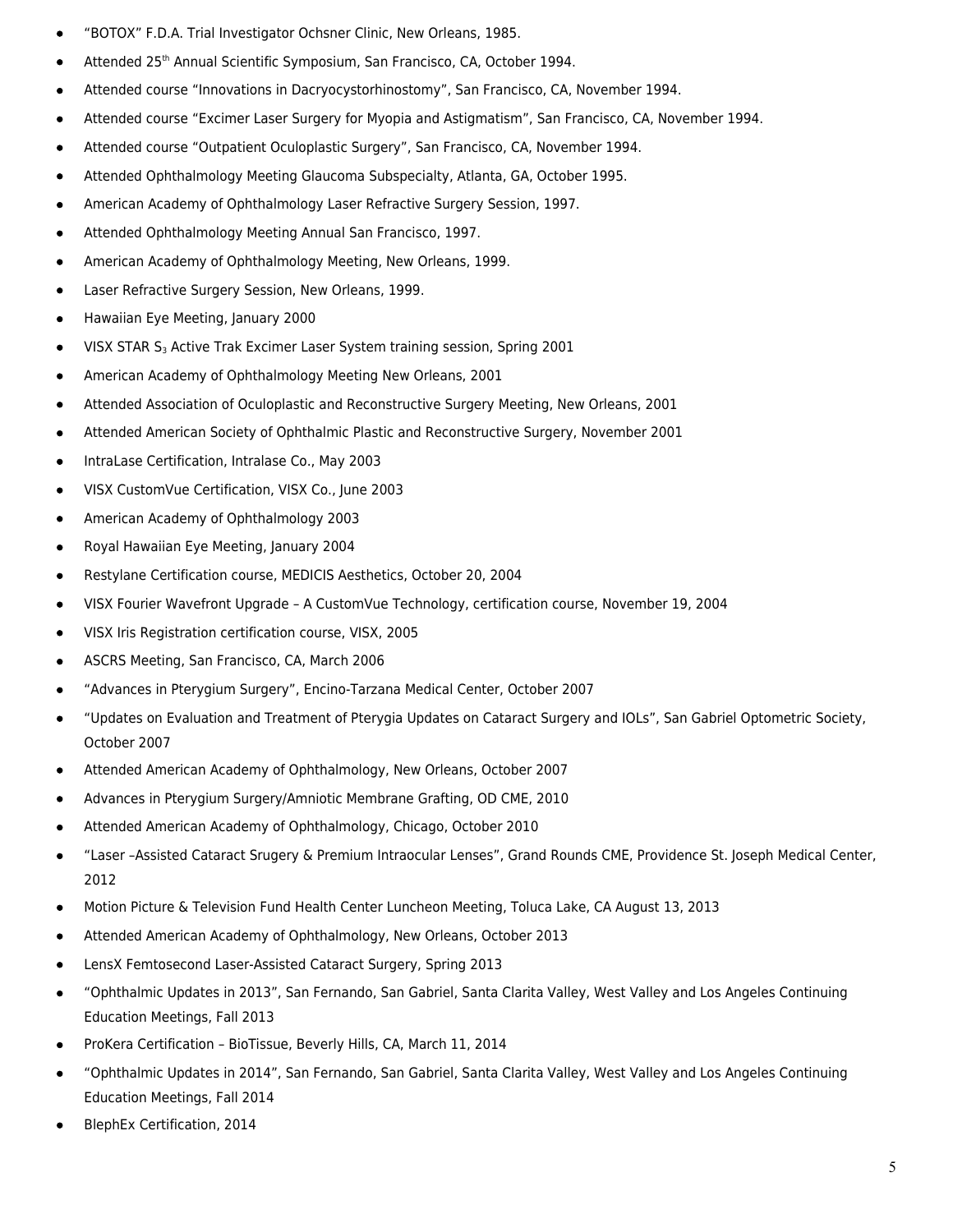- "Ophthalmic Updates in 2015", San Fernando, San Gabriel, Santa Clarita Valley, West Valley and Los Angeles Continuing Education Meetings, Fall 2015
- "Ophthalmic Updates in 2016", San Fernando, San Gabriel, Santa Clarita Valley, West Valley and Los Angeles Continuing Education Meetings, Fall 2016
- "Ophthalmic Updates in 2017", San Fernando, San Gabriel, Santa Clarita Valley, West Valley and Los Angeles Continuing Education Meetings, Fall 2017
- "Ophthalmic Updates in 2017", Los Angeles Continuing Education Meetings, January 2018
- Lacrimal Dilation Workshop, COPE-ARBO Certified, Sherman Oaks, CA, June 2018
- "Ophthalmic Updates in 2018", San Fernando, San Gabriel, Santa Clarita Valley, West Valley and Los Angeles Continuing Education Meetings, Fall 2018

### **Motion Picture, Television & Music Production:**

- "The Gold-Headed Cane", Screenwriter**,** Universal Studios, 1984
- "Beverly Hills Doc", Screenwriter, 1987
- Writer, "Family Medical Center", Family Medical Center, Stu Billet/Ralph Edwards Productions, 1989
- Medical Consultant, Dark Victory for General Electric, Joe Pytka, Director, 1992
- Expert Advisor on LASIK, Discovery Health Channel, "Medical Diary" Series, Gary Benz, Producer, 2000
- Featured Surgeon, Discovery Health Channel, "Medical Diary" Series, Gary Benz, Producer, 2000
- Featured Consultant "Selleca Solution", Connie Selleca Productions, 2003
- Consultant for the History Channel, "Ancient Egyptian Eye Surgery", 2006
- "Eye on LA", ABC-7, Featured as Eye Surgeon/Record Producer/ Musician, 2006
- Executive Producer, Writer, Arranger for Recording Artist, Nicole Gordon, 2007, CD: "Long Time"
- Radio Interview, "Multifocal Intraocular Lenses and Treatment of Pterygia", Radio Manila, Summer 2007
- KNBC Channel 4, "Advances in Pterygium Surgery", Summer 2007
- Featured in The Daily News, August 26, 2008 "Life saved is payoff of CPR training"
- ORBIS Flying Eye Hospital, Eye on LA, Summer 2011
- Founder, "Music 4Sight" organization, 2004 present
- Advocate for Sight, ORBIS Flying Eye Hospital, 2011 present
- Guest Interview, "The Doctor Pacheco Show", Azteca America, Channel 52, July 2013
- Radio Guest Host on "Tangled Roots" program on KCSN 88.5 FM & KCSN.org with Jim Keltner, December 2013
- Music 4Sight affiliation with "Sweet Relief.org" Musicians Fund, May 27, 2015
- Fundraiser for Sweet Relief at Canyon Club Summer 2015 with Bonnie Raitt, Leon Russell and a host of others, May 2015